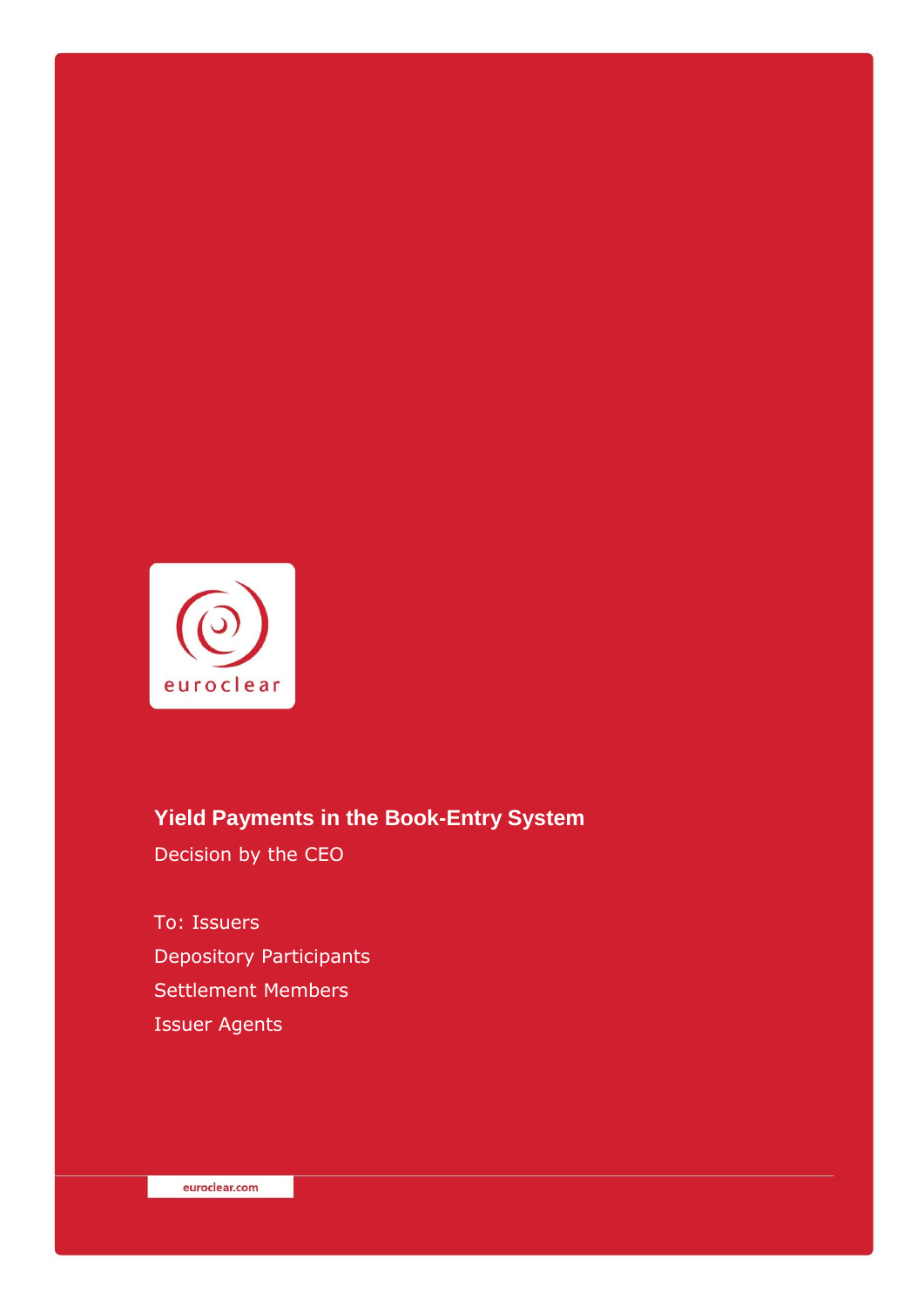| Reference to<br>Euroclear Finland<br>Rules: | 4.6.25, 4.6.26                                                                                     |
|---------------------------------------------|----------------------------------------------------------------------------------------------------|
| Entry into force:                           | 1 February 2022                                                                                    |
| Supersedes:                                 | The CEO's Decision on the Yield Payments in the Book-Entry System<br>in force as of 1 January 2021 |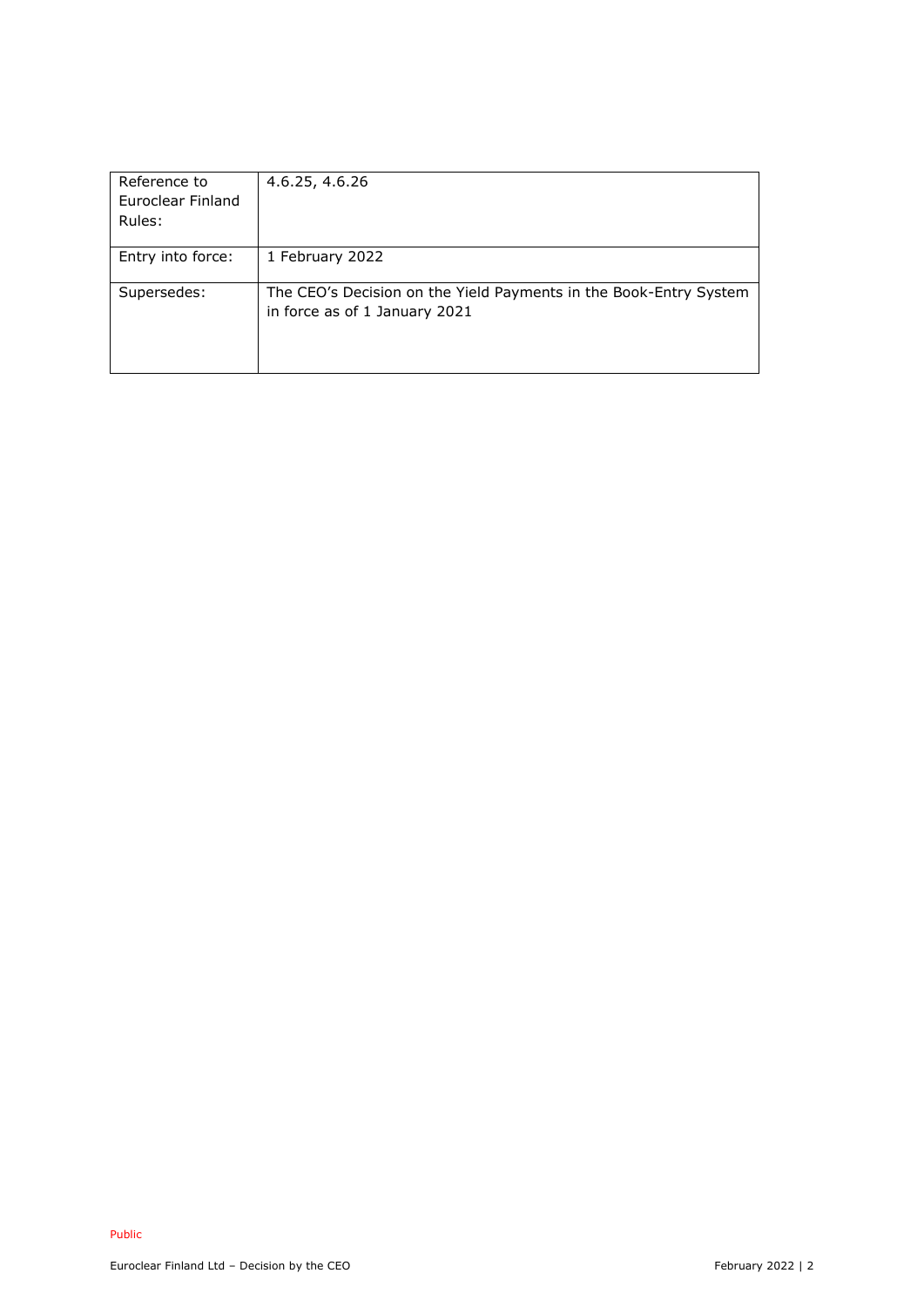#### Table of Contents

| 1              |                                                                                               |  |
|----------------|-----------------------------------------------------------------------------------------------|--|
| $\mathbf{2}$   |                                                                                               |  |
| 3              |                                                                                               |  |
| 4              |                                                                                               |  |
| 4.1            |                                                                                               |  |
| 4.2            |                                                                                               |  |
| 4.3            |                                                                                               |  |
| 4.4            |                                                                                               |  |
| 5              |                                                                                               |  |
| 5.1            |                                                                                               |  |
| 5.2            |                                                                                               |  |
| 6              | DEPOSITORY PARTICIPANTS' LIABILITIES AND RESPONSIBILITIES 11                                  |  |
| 6.1            |                                                                                               |  |
| 6.1.1          |                                                                                               |  |
| 6.1.2          |                                                                                               |  |
| 6.1.3          | Dividends paid on other than nominee-registered shares, dividend recipient is non-resident 12 |  |
| 6.2            |                                                                                               |  |
| 6.3            |                                                                                               |  |
| 6.4            | Reporting Yield Payments Using the TaxMill Platform After the Payment Date 13                 |  |
| $\overline{7}$ |                                                                                               |  |
| 7.1            |                                                                                               |  |
| 7.2            |                                                                                               |  |
| 7.3            |                                                                                               |  |
| 8              |                                                                                               |  |
| 8.1            |                                                                                               |  |
| 8.2            |                                                                                               |  |
| 8.3            |                                                                                               |  |
| 9              |                                                                                               |  |
| 9.1            |                                                                                               |  |
| 9.2            | Responsibilities of the Issuer, the Issuer Agent and the Payment-Transfer Bank 17             |  |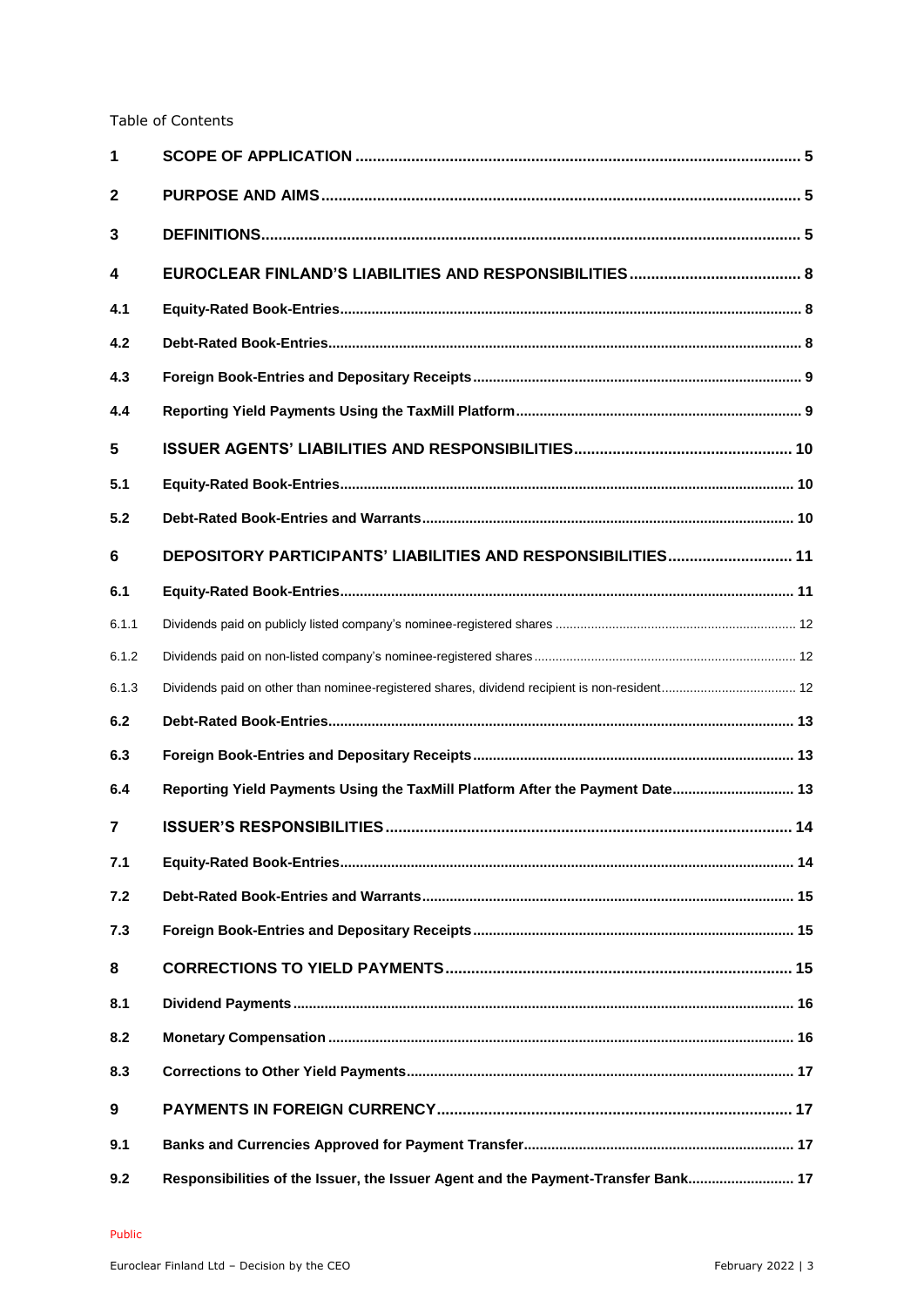| 9.3 |  |
|-----|--|
| 9.4 |  |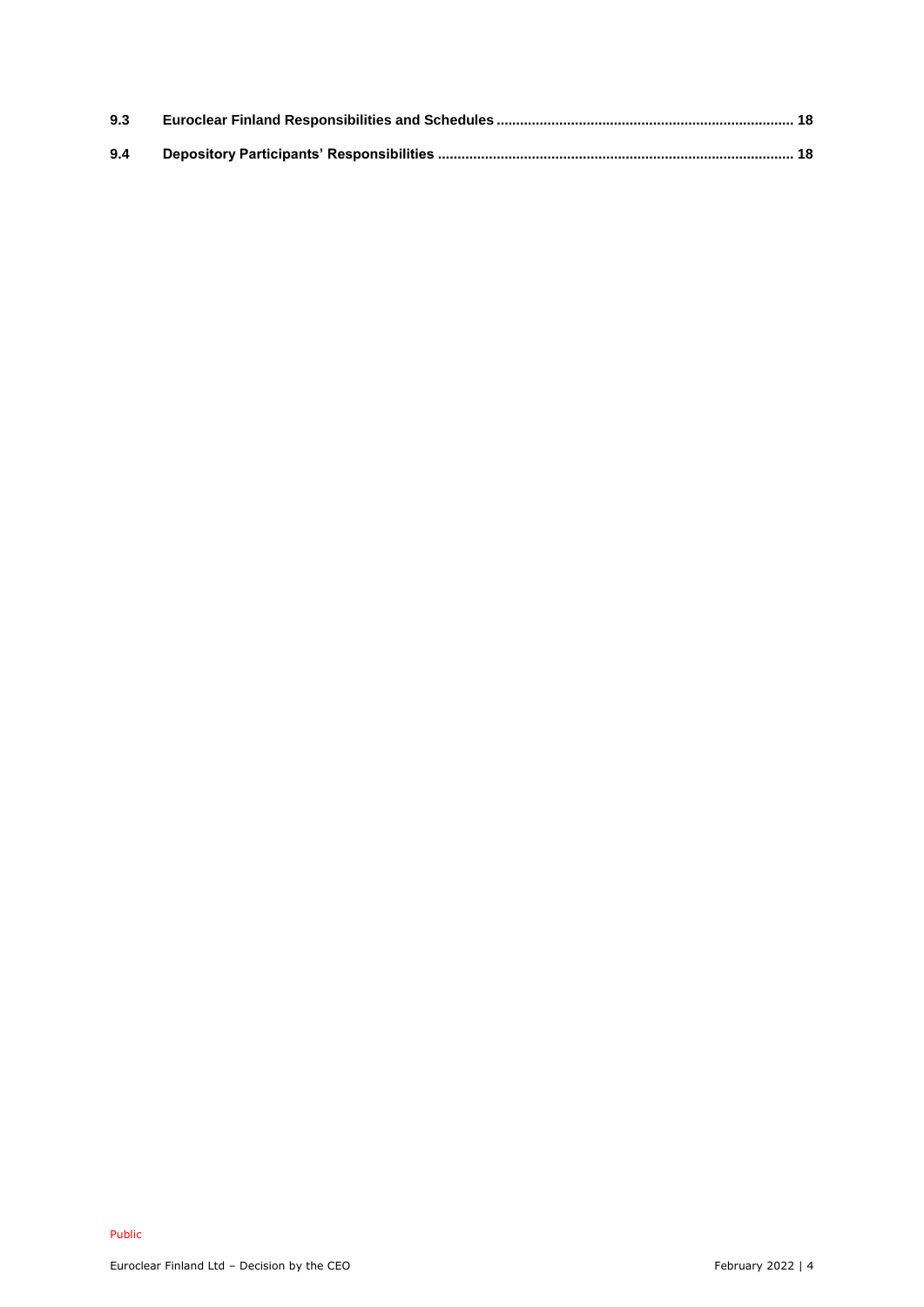### <span id="page-4-0"></span>1 Scope of Application

This Decision shall provide for the distribution of tasks and responsibilities between Participants concerning yield payments made in euros or other currencies on Infinity and corrections thereto. This Decision shall apply to the following payments:

- amortisation of bond;
- capital distribution;
- capital distribution from the unrestricted equity reserve (VOPR);
- dividend payment;
- early redemption of bond;
- interest payment;
- interest payment for cooperative share capital;
- net value payment for warrants.
- other payment;
- redemption of bond;
- redemption of money market instruments; and
- yield payment for mutual fund units (including ETFs).

Capital distributions from the unrestricted equity reserve and interest payments on cooperative share capital shall be technically settled as dividend payments. The provisions concerning dividend payment provided for in this Decision shall also govern these two types of yield payments.

Where applicable, this Decision shall govern other monetary payments made on Infinity by issuers, such as cash compensation paid for securities fractions or liquidation payments paid in case of an issuer's bankruptcy.

#### <span id="page-4-1"></span>2 Purpose and Aims

The purpose of this Decision is to ensure that yield payments are handled on Infinity and the associated tax information is delivered to the Tax Administration in a manner that maintains the interests of all relevant parties.

This Decision shall describe the procedure for making payments on book-entries in a manner that accounts for the payment protection required by the Act on Book-Entry Accounts for both issuers and Depository Participants.

### <span id="page-4-2"></span>3 Definitions

**Account bank (tilipankki)** shall refer to a bank selected by the issuer with which the issuer has made an agreement on the transfer of deposits in connection with the payment of dividends and yield payments of mutual fund units.

**Authorised Intermediary (rekisteröitynyt säilyttäjä)** shall refer to an intermediary that is registered to the Register of Authorised Intermediaries maintained by Finnish Tax Administration in accordance to the Act on the Taxation of Nonresidents' Income (627/1978) 10d §.

**Correction Period I (korjausjakso I)** shall refer to a period between the record date and the payment date during which a Depository Participant may correct the yield data in its aggregate of accounts and deliver the tax information concerning the relevant yield payment which must be delivered by the payment date. Correction Period I shall start as of record date +1 and end at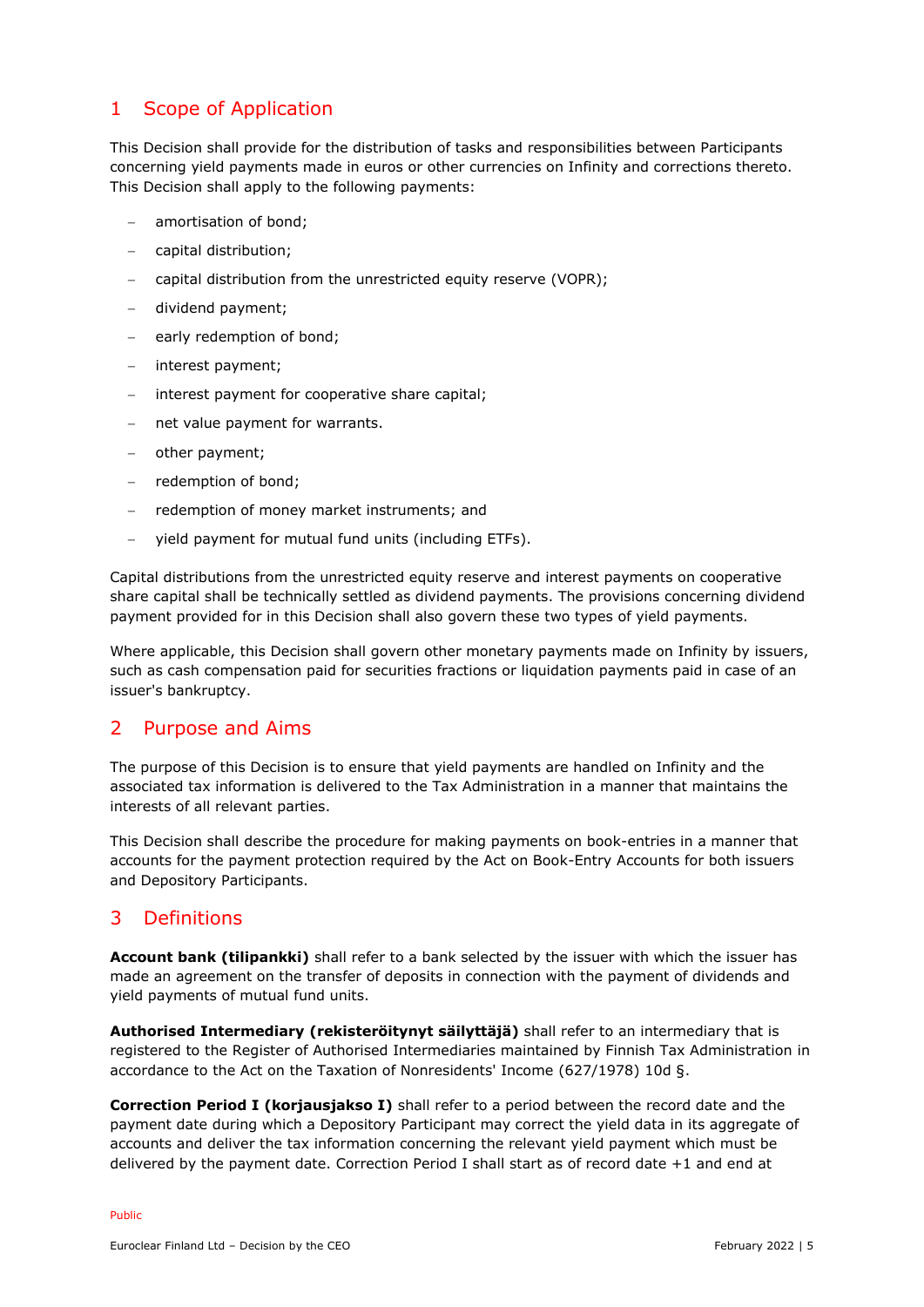15:30 p.m. (Finnish time) payment date –2. Correction Period I shall apply only to dividend payments and yield payments on mutual fund units.

**Correction Period II (korjausjakso II)** shall refer to the period between the payment date and the last registration day of the month in which the yield payment was made. During this period, a Depository Participant may correct the yield data in its aggregate of accounts and deliver the tax information concerning the relevant yield payment for use in self-assessed tax returns. Correction Period II shall apply only to dividend payments and yield payments on mutual fund units.

**Correction Period III (korjausjakso III)** shall refer to the period between the completion of the first self-assessed tax return and the last registration day of the calendar year. During this period, a Depository Participant may correct the yield data in its aggregate of accounts and the self-assessed tax returns associated with the yield payment. Correction Period III shall apply only to dividend payments and yield payments on mutual fund units.

**Ex-date** shall refer to a registration day preceding the record date of yield payment. Book-entries traded starting from the ex-date do not entitle to yield. The ex-date shall not apply to the yield payments of debt-rated book-entries.

**Expiry date of a warrant (warrantin päättymispäivä)** shall refer to a registration day on which the warrant is terminated according to its terms and conditions. The expiry date of a warrant shall also be the payment date of the exercise.

**Foreign institution (ulkomainen laitos)** shall refer to a foreign organisation referred to in Section 7.1.1 of Euroclear Finland Rules.

**Income tax (tulovero)** shall refer to the tax referred to in the Income Tax Act (Finlex 1535/1992).

**MyTax (OmaVero)** shall refer to the e-service provided by the Tax Administration for handling tax-related matters.

**Negative interest payment (negatiivinen korko)** shall mean a scenario where the interest rate is below zero and the issuer should receive interest instead of paying interest. Negative interest payments are not supported in Infinity.

**Payment (maksu)** shall refer to a yield payment handled on Infinity.

**Payment instruction (maksuohje)** shall refer to an instruction from Euroclear Finland to an issuer for the transfer of deposits in dividend payments.

**Payment date (maksupäivä) of a equity-rated book-entry** shall refer to a date specified by the issuer on which the Depository Participant shall make a yield payment to the parties eligible for the yield. The determination of the payment date of the yield shall be provided for in Euroclear Finland Rules.

**Payment date (maksupäivä) of debt-rated book-entries** shall refer to a registration day on which Infinity is open and on which the issuer has, under the terms and conditions of the debt, the obligation to make a payment of interest, amortisation or redemption to debt-rated book-entry holders.

#### **Record date (täsmäytyspäivä)** shall refer to

 a date referred to in the Companies Act (624/2006) and established by a company to determine who exactly are included in the company's shareholder register as of that date and, consequently, to which persons dividends or capital distributions shall be paid;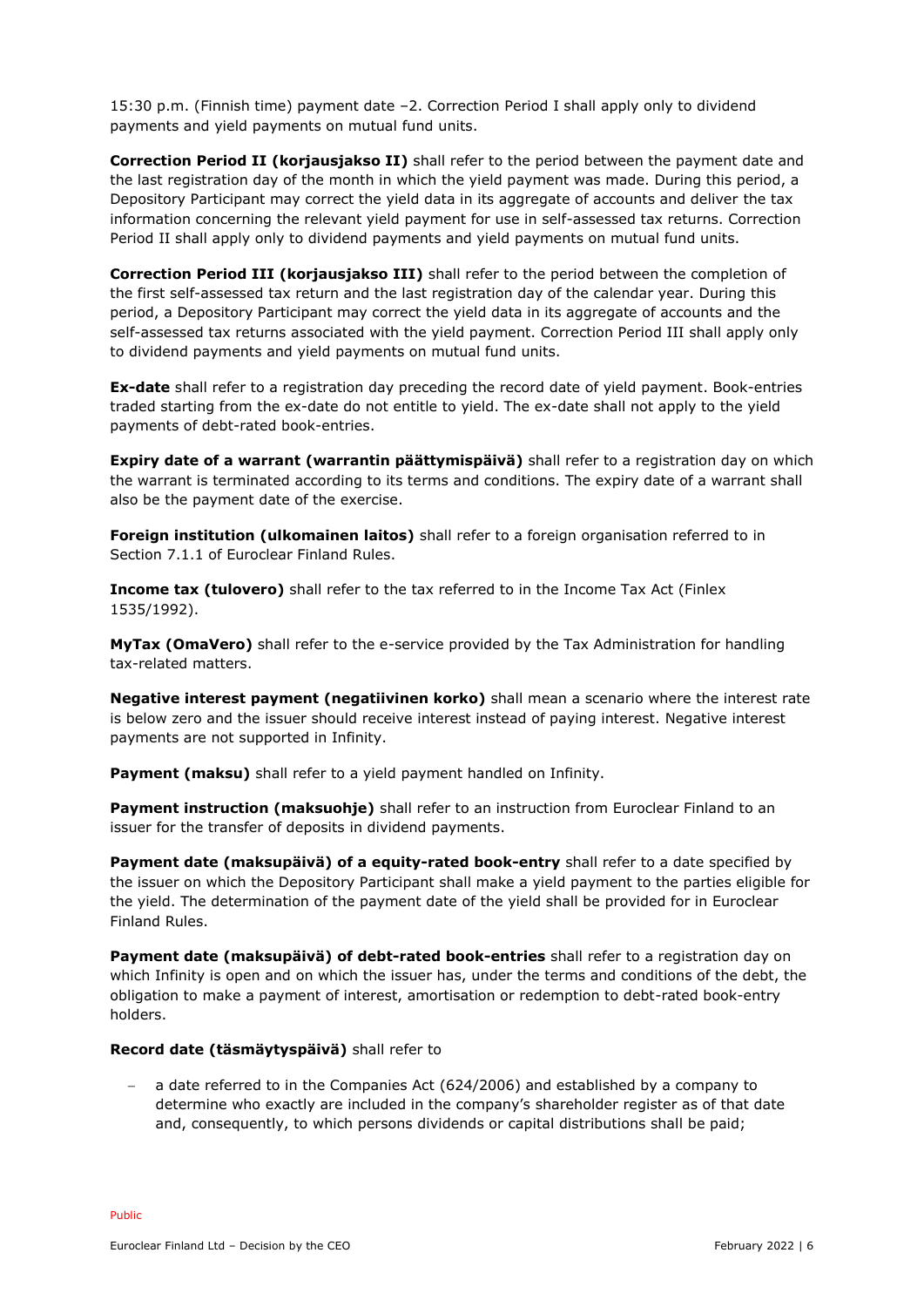- a date referred to in the Cooperatives Act (421/2013) and established by a cooperative to determine exactly who are included in the member register as of that date and, consequently, which persons are eligible for distribution of assets;
- a date referred to in the Unit Trust Act (213/2019) to determine who exactly are included in the list of owners as of that date and, consequently, to which persons shall yields be paid;
- a date determined by the issuer of a depositary receipt or a foreign security to determine which depositary receipt or foreign security holders are, based on information in the relevant book-entry accounts as of that date, eligible to receive payments on their depositary receipts or foreign securities;
- in the case of debt-rated book-entries, a date whose end-of-day status determines which debt-rated book-entry holders are entitled to interest, amortisation or redemption payment pursuant to the terms and conditions of the debt-rated book-entries. The record date for debt-rated book-entries shall be the registration day preceding the payment date; or
- in the case of warrants, a registration day preceding the expiry date of the warrant. A warrant's expiry date shall also be its net value payment date.

The determination of the record date shall be provided for in Euroclear Finland Rules.

**Redemption (erääntyminen)** shall refer to repayment of capital according to terms and conditions of a debt-rated book-entry.

**Registration day (rekisteripäivä)** shall refer to a day in which both the TARGET2 system and the Book-Entry Register, or the relevant part thereof, is operating.

**Self-assessed tax return (oma-aloitteisten verojen veroilmoitus)** shall refer to the tax return referred to in the Tax Procedure Act on Self-Assessed Taxes (Finlex 768/2016).

**Settlement period** shall refer to the standard settlement period followed on Infinity. The current standard settlement period is T+2 i.e. the trade is settled on trade date + 2 registration days.

**TaxMill Platform (TaxMill-järjestelmä)** shall refer to the service provided by Euroclear Finland via which tax information on yield payments provided by Depository Participants is compiled and delivered to issuers. Additionally, via the TaxMill Platform, Euroclear Finland shall deliver each issuer's Depository-Participant-specific tax returns for self-assessed taxes pertaining to yield payments to the Tax Administration's MyTax service.

Tax at source on interest (korkotulon lähdevero) shall refer to the tax referred to in the Act on Tax Withheld at Source from Interest (Finlex 1341/1990).

Tax at Source (lähdevero) shall refer to the tax referred to in the Act on Taxation of Non-Resident Income (Finlex 627/1978).

**Tax withholding (ennakonpidätys)** shall refer to a tax set out in the Prepayment Act (Finlex 1118/1996).

**Tax period (verokausi)** shall refer to the period referred to in the Tax Procedure Act on Self-Assessed Taxes (Finlex 768/2016).

**Transfer of deposits (katteiden siirto)** shall refer to cash payment made in connection of yield payment in commercial bank money by the issuer or its account bank to a Depository Participant using the banking details provided by the Depository Participant. Transfer of deposits shall be used only for dividend payments and yield payments on mutual fund units.

**Yield (tuotto)** shall refer to dividend, interest, redemption and amortisation, payments on a depositary receipt, warrant, mutual fund unit or foreign book entry as well as capital distribution and interest payment for cooperative share capital which are paid in cash.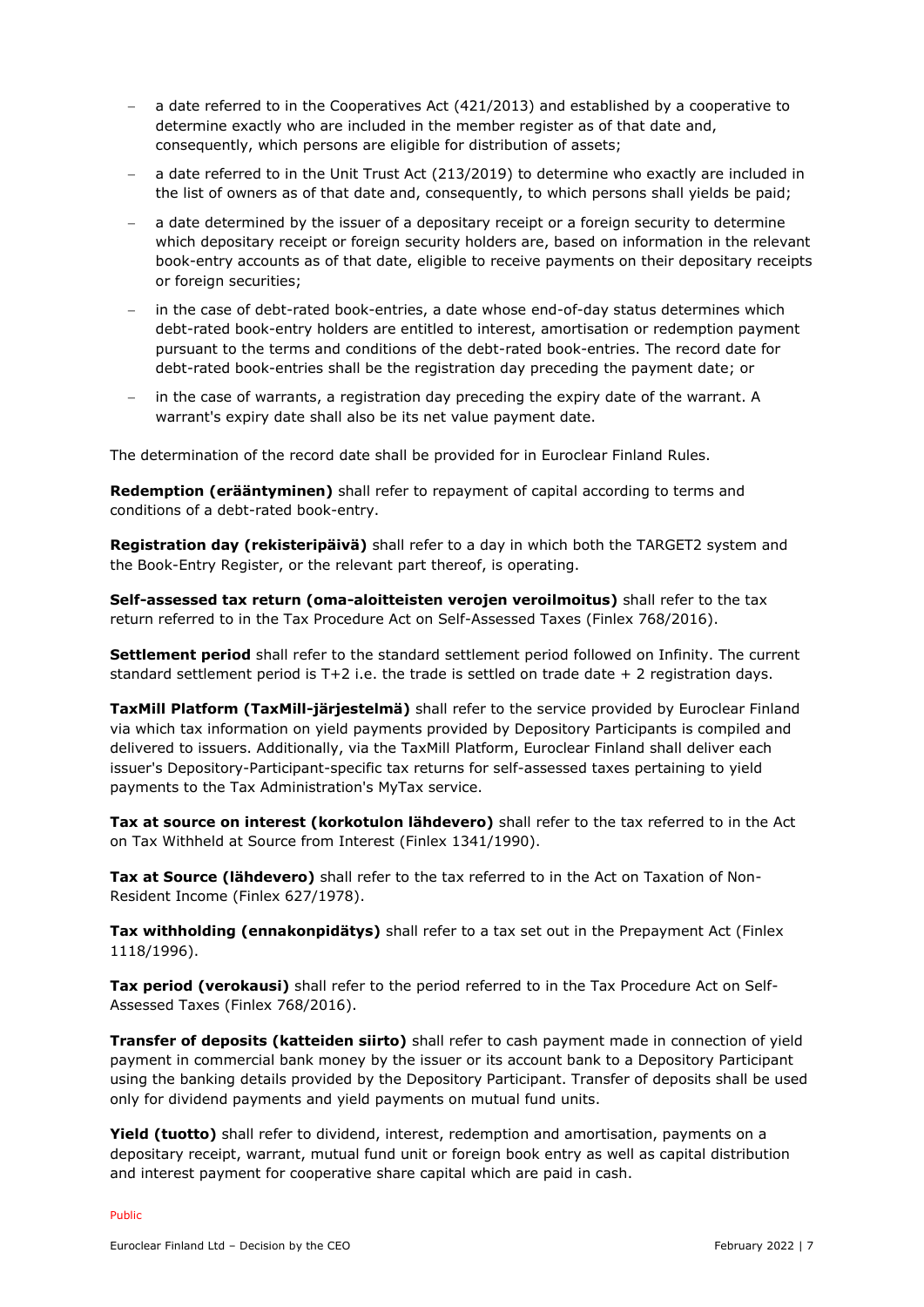### <span id="page-7-0"></span>4 Euroclear Finland's Liabilities and Responsibilities

Euroclear Finland monitors that all issuers are compliant with Euroclear Finland Rules and this Decision when determining the yield payment record date and payment date.

Euroclear Finland shall perform the entitlement and gross payment calculations based on each book-entry's status at its record date. The details of the book-entry holders who are entitled to receive payment shall be made available to Depository Participants through Infinity no later than on the morning following the record date. Settlement instructions required for settling corporate actions shall be automatically generated by Infinity, excluding instructions for dividend payments and yield payments for mutual fund units.

If Euroclear Finland receives information that a deposit required for making a yield payment will be significantly delayed or has not been appropriately transferred, Euroclear Finland shall inform the Depository Participants of this without delay.

Euroclear Finland forwards self-assessed tax returns and corrections thereto, on the issuer's behalf, based on the information provided by the Depository Participants to the Tax Administration (MyTax service). The Depository Participants are responsible for the correctness of the information it enters and delivering it on timely manner. The reporting shall apply to the following tax categories:

- 68 Tax withheld on interest and profit-shares;
- 92 Tax withheld on dividends and co-operative's surplus (residents);
- 39 Tax at source on dividends (non-residents);
- 69 Tax at source on interest and royalties (non-residents); and
- 84 Tax at source on interest income (residents).

On behalf of the issuer, Euroclear Finland shall submit the annual summaries required by tax regulations to the Tax Administration based on information provided by the Depository Participant.

#### <span id="page-7-1"></span>4.1 Equity-Rated Book-Entries

As soon as an issuer has published a yield proposal and Euroclear Finland has received information on the yield (such as the issuer, ex-date, the record date, the payment date of the yield and the yield amount in euros per book-entry) from the issuer as referred to in Section 7.1 below, Euroclear Finland shall submit a preliminary notification to the Deposity Participants.

Euroclear Finland shall have the obligation to transfer confirmed information relating to payments from the issuer to the Depository Participants immediately after the meeting of the governing body at which the decision on yield was made or after the yield payment has been validated and once Euroclear Finland has obtained the necessary information from the issuer or from the Issuer Agent.

For dividend payment, Euroclear Finland shall provide the issuer with Depository Participantspecific payment instruction and banking details for the transfer of deposits by 11:30 a.m. (Finnish time) on a registration day preceding the payment date.

During Correction Period I, Euroclear Finland shall grant Depository Participants permission to add new dividends until the registration day preceding the payment date.

### <span id="page-7-2"></span>4.2 Debt-Rated Book-Entries

Euroclear Finland shall provide Depository Participants with a preliminary notification on the yield payment as soon as the associated corporate action event has been generated on Infinity and, a

#### Public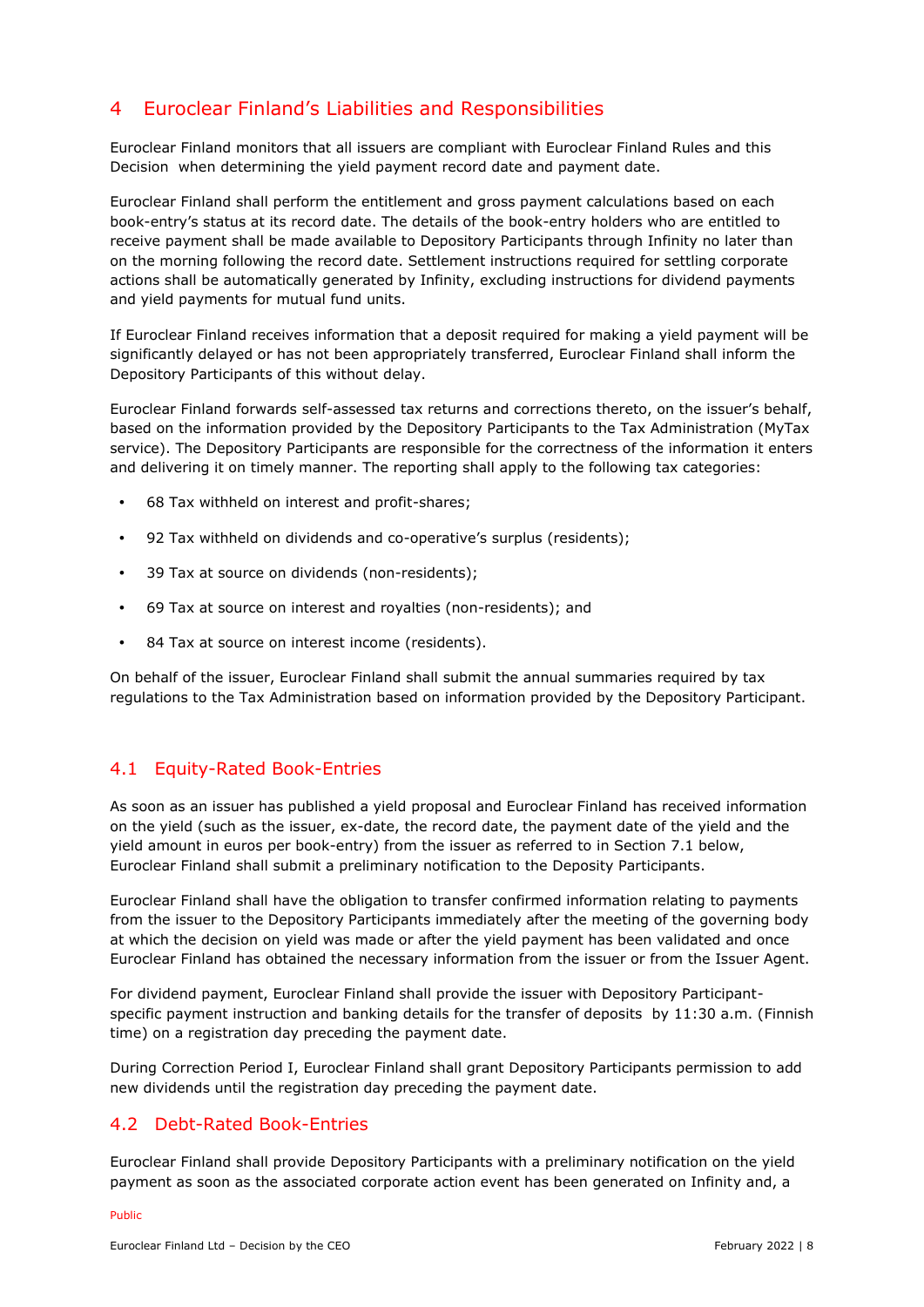confirmation once the Issuer Agent has confirmed the event details on Infinity. If the interest rate of a variable rate debt-rated book-entry is negative, negative interest shall not be paid and the interest payment event shall be reported as a zero payment on Infinity.

Euroclear Finland shall oversee that, during the service hours of Infinity, payments concerning debt-rated book-entries on Infinity are settled according to Euroclear Finland Rules and its CEO's Decisions.

Payments are settled automatically in euros within the Infinity sub-accounting system. Payments shall be credited to the Depository Participant's internal cash account dedicated for corporate actions based on data from a book-entry account or securities account group. Payments shall be delivered once the Issuer Agent has transferred the required funds to its own internal cash account and released the corporate action on Infinity.

Infinity will then generate a report on the deposit required for yield payment, based on the status on the record date evening, and deliver the report to the Issuer Agent. The report can be retrieved from Inifinity in the morning of the payment date.

### <span id="page-8-0"></span>4.3 Foreign Book-Entries and Depositary Receipts

Payments concerning foreign book-entries (link securities) incorporated in the Book-Entry System on the basis of an agreement between Euroclear Finland and a foreign institution shall be made in accordance with the principles of the Act on the Book-Entry System and Clearing Operations so that the provisions governing issuers, whether stipulated by laws and regulations or by Euroclear Finland Rules and its CEO's Decisions, are not applicable to the issuer of the foreign security.

On the basis of an agreement between Euroclear Finland and a foreign institution, Euroclear Finland shall transfer the basic details of the foreign book-entries obtained from the institution to the Depository Participants.

Euroclear Finland shall provide payment schedules for foreign book-entries as soon as it receives the necessary information from the foreign institution. Euroclear Finland shall be responsible for transferring payments from the foreign institution to the Depository Participants. Where applicable, the provisions of this Decision shall govern payment transfers. Euroclear Finland shall make the payment in the original currency of the payment.

For depositary receipts, foreign securities or rights associated with foreign securities pursuant to the Act on Book-Entry System and Clearing Operations, Euroclear Finland shall submit, to the issuer, the country-specific compilation lists provided by Depository Participants upon which tax at source is collected abroad (where applicable) on payments concerning foreign securities. Due to a missing or incomplete country-specific compilation list or on the basis of a valid tax treaty or the practices of a foreign institution, the holders of foreign book-entries or depositary receipts may be subject to the maximum tax rate, for which the recipient may, subject to the relevant regulations and tax treaties, request a refund.

The issuer of depository receipts and Euroclear Finland shall separately agree on the payment schedule of each depository receipt class.

#### <span id="page-8-1"></span>4.4 Reporting Yield Payments Using the TaxMill Platform

The basic data of dividend payments that will be reported via the TaxMill Platform and the total number of book-entries for each Depository Participant shall be made available on the TaxMill platform on the day following the record date.

The basic data of interest payments that will be reported via the TaxMill Platform shall be made available on the TaxMill Platform on the payment date.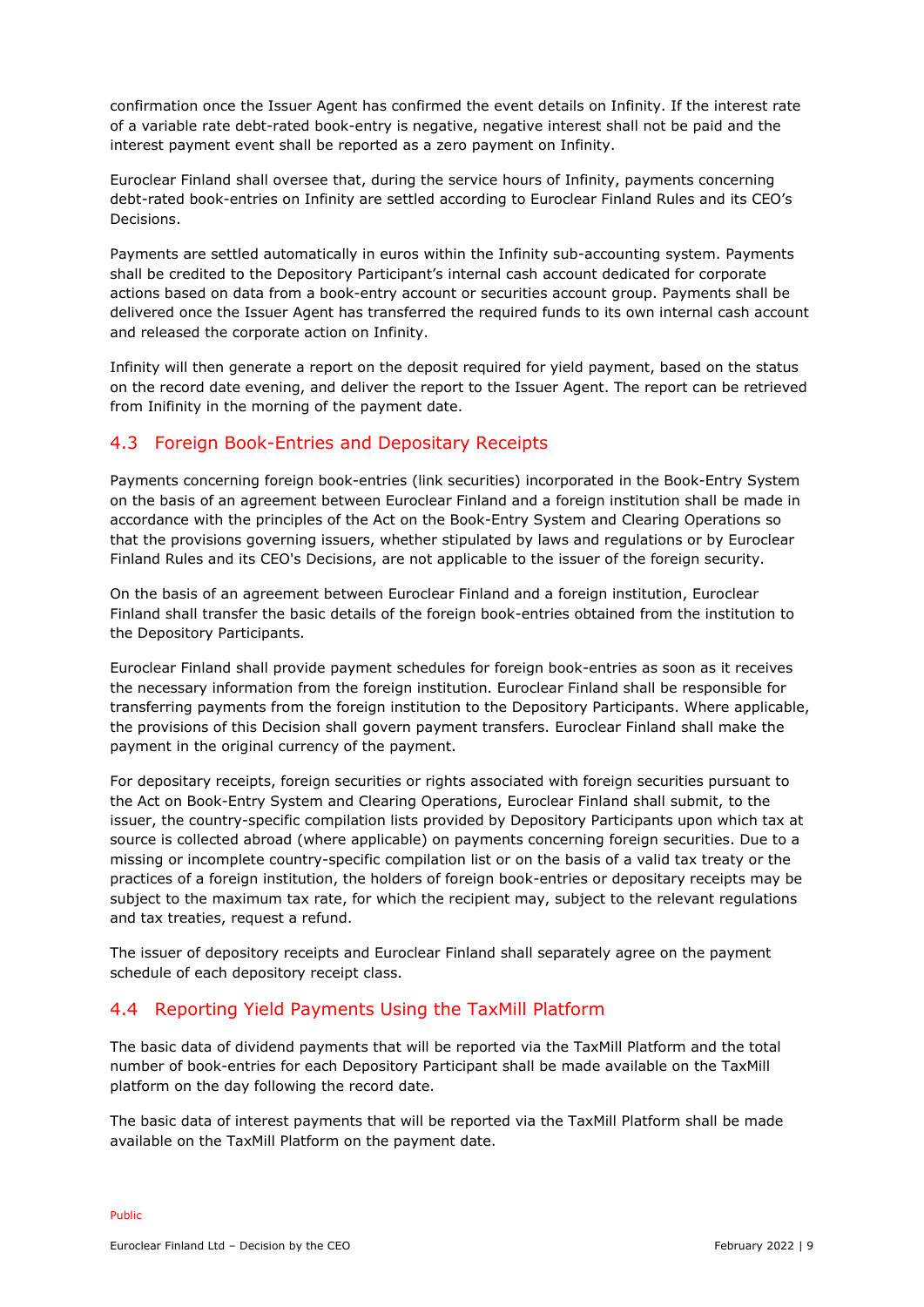All transactions that are registered and approved on the TaxMill Platform in the month during which yield was paid shall be automatically included in the target month's self-assessed tax return. After the turn of each payment month, Depository Participants shall be provided with a monthly report via the TaxMill Platform for reconciliation purposes.

Euroclear Finland shall submit self-assessed tax returns concerning yield payments by domestic issuers to the MyTax service on the fourth registration day of the month following the month during which the yield was paid or, at the latest, on a date stipulated by the Tax Administration. The tax returns shall be delivered on behalf of each issuer itemised based on the applicable tax categories and the Depository Participants.

Euroclear Finland shall provide issuers and Depository Participants with a report on the information submitted to the MyTax service itemised based on tax categories and Depository Participants.

After the turn of a yield payment month, Euroclear Finland shall provide Depository Participants with a tax summary for taxes withheld on debt-rated book-entry yield payments. Taxes withheld on a domestic issuer's debt-rated book-entry yield payment shall be paid using the issuer's MyTax reference. Taxes withheld on a foreign issuer's debt-rated book-entry yield payment shall be paid by a Depository Participant using its own MyTax reference. In both cases, the taxes shall be paid within a timeframe stipulated by the Tax Administration.

After Correction Period II, as a general rule, Euroclear Finland shall make corrections to the selfassessed tax returns in the MyTax service once a month.

Euroclear Finland shall create an annual summary report of dividends and interests on cooperative share capital and submit the report to the Tax Administration.

### <span id="page-9-0"></span>5 Issuer Agents' Liabilities and Responsibilities

#### <span id="page-9-1"></span>5.1 Equity-Rated Book-Entries

If an issuer has authorised an Issuer Agent to handle its dividend payment, the Issuer Agent shall be responsible for the validity of dividend payment information entered into Infinity. The Issuer Agent shall enter the dividend payment information into Infinity and agree, with the issuer, on the transfer of deposits associated with dividend payment in commercial bank money.

#### <span id="page-9-2"></span>5.2 Debt-Rated Book-Entries and Warrants

Each Issuer Agent shall be responsible for ensuring that the details of the issuances entrusted to it correspond, at all times, to the terms and conditions of the relevant book-entry. The Issuer Agent shall have the obligation to provide, without delay, Euroclear Finland with any information concerning said terms and conditions or changes thereto that have a material impact on the use of the book-entry system or settling payments. The Issuer Agent shall also ensure that the terms and conditions of debt-rated book-entries do not include a provision for negative interest payments. If the interest rate of a variable rate debt-rated book-entries is negative, the interest payment event shall be reported as a zero payment.

Additionally, in order to allow entitlement calculations to be completed on the record date, the Issuer Agent shall be responsible for the details of the corporate action events for the book-entries under its management.

The Issuer Agent shall see to that the payments related to the debt-rated book-entry or warrant whose issuance is entrusted to it shall be executed on Infinity during the system's service hours and in accordance with Euroclear Finland Rules and its CEO's Decisions.

The Issuer Agent shall instruct the issuer to make the necessary payment for its book-entries or warrants and agrees with the issuer to transfer the payment on its behalf into Infinity's subaccounting. The required payment amount shall be transferred to the Issuer Agent's internal cash

#### Public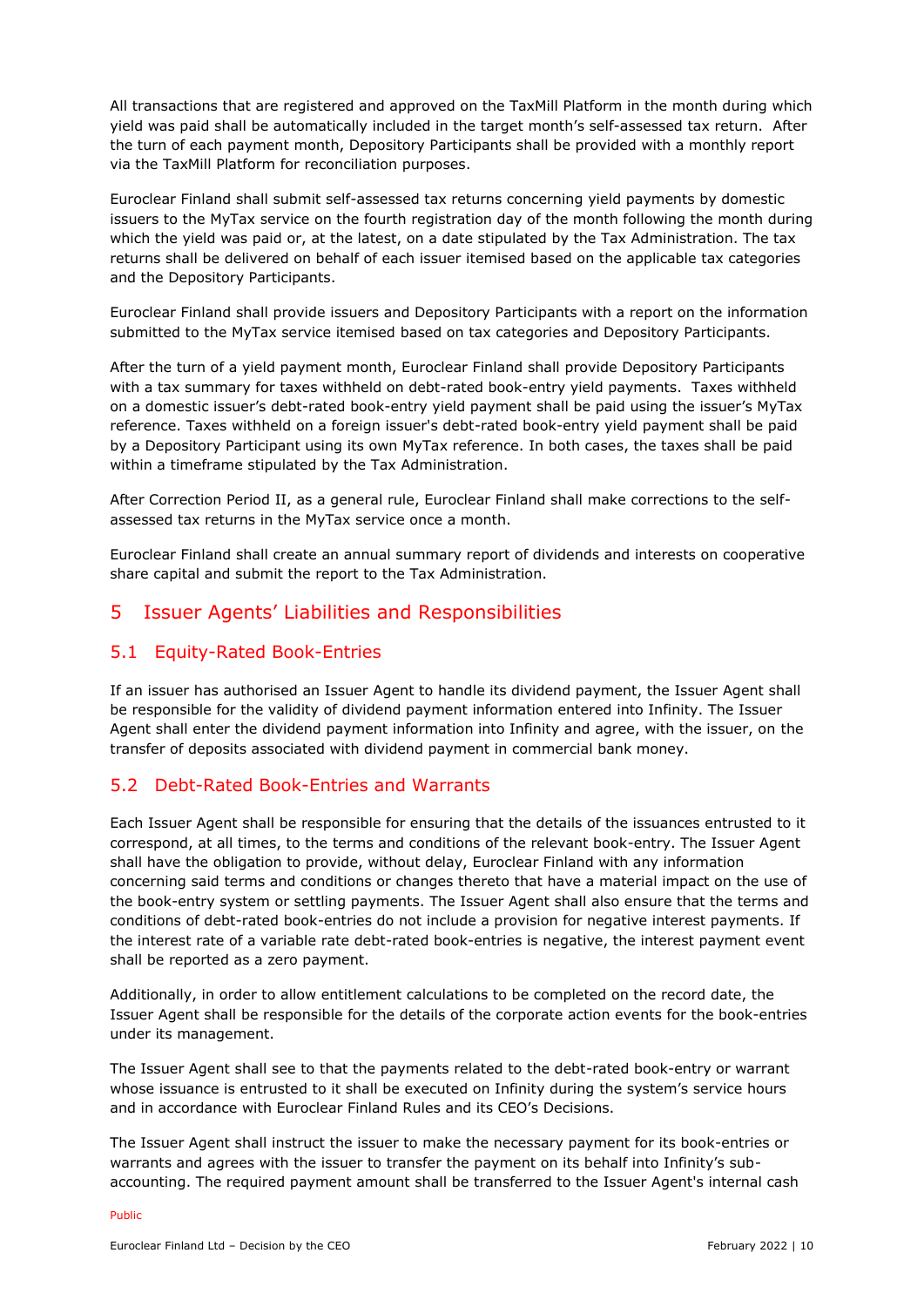account that is associated with the relevant book-entry's commission account and dedicated for handling corporate actions.

After having received the payment from the issuer, the Issuer Agent shall release the corporate action event on Infinity, after which the associated settlement instructions can be settled. The payment shall be transferred in a timeframe that allows the settlement of the instructions by 12:00 noon (Finnish time) on the payment date at the latest.

### <span id="page-10-0"></span>6 Depository Participants' Liabilities and Responsibilities

Each Depository Participant shall be responsible for ensuring that its personnel have sufficient knowledge of current tax regulations. Furthermore, the Depository Participant shall ensure that the platforms it uses for yield payments have sufficient capacity and are in compliance with current reporting requirements by regulatory authorities.

The Depository Participant shall be responsible for managing yields payable within its aggregate of accounts in the book-entry system and making payments to those entitled for yield payment on the basis of book-entry account data on the record date. The Depository Participant shall be responsible for the validity of the information it has submitted to Euroclear Finland, the issuer and the Tax Administration.

Pursuant to this Decision, the Depository Participant shall provide Euroclear Finland with the details of corrections made to the yield payments, transfers of deposits and tax reporting information associated with its aggregate of accounts, required for reporting the self-assessed tax returns of yield payments.

The Depository Participant shall collect and retain any information relating to yield payments and tax payments and deliver the associated documents, certificates and other materials required for annual information returns according to the regulation in force and as prescribed by the Tax Administration.

If an issuer fails to provide a sufficient deposit for yield payment to the Depository Participant within the schedule provided herein, the Depository Participant shall immediately notify Euroclear Finland thereof.

If yield payment is delayed on account of a lack of sufficient deposit, the Depository Participant shall retain the payment details and other information required for the payment in a manner that allows the payment to be completed at a later date. The information shall be retained until the issuer announces or it becomes otherwise evident that the yield payment shall not be completed, but no later than required by the regulations governing the keeping of general accounts.

#### <span id="page-10-1"></span>6.1 Equity-Rated Book-Entries

Depository Participants shall furnish Euroclear Finland with banking details for deposit transfers well in advance of the start of their Depository Participant operations on Infinity. Depository Participants may amend banking details in the TaxMill Platform until 10:30 a.m. (Finnish time) on the registration day preceding the payment.

The Depository Participant shall deliver dividend removal notifications and requests for addition concerning another Depository Participant to Euroclear Finland in good time during Correction Period I. Dividend removal notifications and requests for addition can be made on the TaxMill Platform for processing throughout Correction Period I until 15:00 p.m. (Finnish time) on the second registration day preceding the payment date. Depository Participants shall not report their internal corrections.

The Depository Participant shall monitor the processing status of the addition requests it has made on the TaxMill Platform.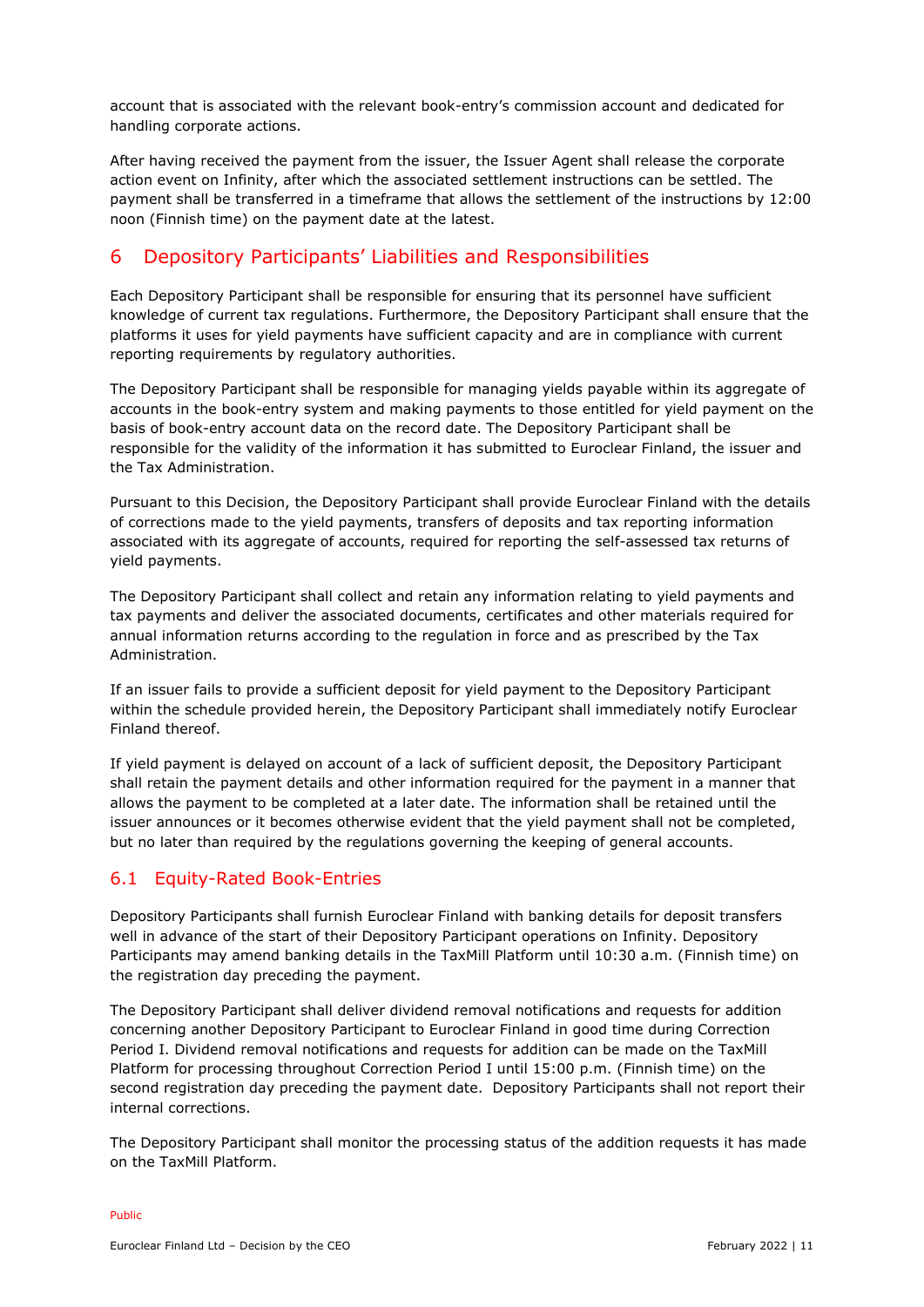In order to make the necessary deposit transfers and complete the required self-assessed tax returns, each Depository Participant shall check the information of the yield payments under its management and deliver the tax amount details associated with its aggregate of accounts to Euroclear Finland. For dividend payments reported via the TaxMill Platform, taxes payable for each tax category (tax withholding and tax at source) shall be entered on the platform by 10:30 a.m. (Finnish time) on the registration day preceding the payment date. This will allow Euroclear Finland to transfer the required deposits in due time. When reporting taxes payable for each tax category, the Depository Participant shall report the yields paid for book-entries associated with equities savings accounts and long-term saving schemes as separate items.

#### <span id="page-11-0"></span>6.1.1 Dividends paid on publicly listed company's nominee-registered shares

In case a lower tax-at-source rate than the maximum rate is applied based on a tax treaty agreement to dividends paid on publicly listed company's nominee-registered shares, the Depository Participant ensures that in the safekeeping chain, there are Authorised Intermediaries who have registered to the Register of Authorised Intermediaries and committed to the tax at source responsibilities for the dividends in question. The Depository Participant shall collect the Authorised Intermediaries' notifications for committing to the tax at source responsibilities of the dividends in question before the dividend payment and retain notifications available to the issuer and Finnish Tax Administration.

The Depository Participant may apply to the Register of Authorised Intermediaries maintained by the Tax Administration and consequently commit to the responsibilities coming with the registration. More information is given by Tax Administration (vero.fi).

The Authorised Intermediary is primary liable for possible under-withholding of tax at source in accordance to the tax at source regulations. If any Authorised Intermediary has not committed to the responsibilities coming with the registration regarding the dividend payment, as a general rule the maximum tax at source may be applied.

Alternatively the issuer may decide to apply a lower tax rate on the dividend payment to unregistered intermediary based on the information provided by the unregistered intermediary. In this case, the issuer is solely responsible for possible under-withholding.

#### <span id="page-11-1"></span>6.1.2 Dividends paid on non-listed company's nominee-registered shares

In case a lower tax-at-source rate than the maximum is applied based on a tax treaty agreement to dividends paid on non-listed company's nominee-registered shares, the Depository Participant ensures that in addition to the dividend recipient's recidency, it has all other information (tax-atsource card / name, birth date, TIN or possible other identification information, address in country of residence) and it has ensured other prerequisites for applying the tax treaty benefit. The Depository Participant shall retain the information available to the issuer. The issuer is liable for possible under-withholding.

#### <span id="page-11-2"></span>6.1.3 Dividends paid on other than nominee-registered shares, dividend recipient is non-resident

In case a lower tax-at-source rate than the maximum is applied based on a tax treaty agreement to dividends paid on company's other than nominee-registered shares, the Depository Participant ensures that it has dividend recipient's information (name, birth date, TIN or possible other identification information, address in country of residence, applicable tax treaty agreement) and it has ensured other prerequisites for applying the tax treaty benefit. The Depository Participant shall retain the information available to the issuer. The issuer is liable for possible under-withholding.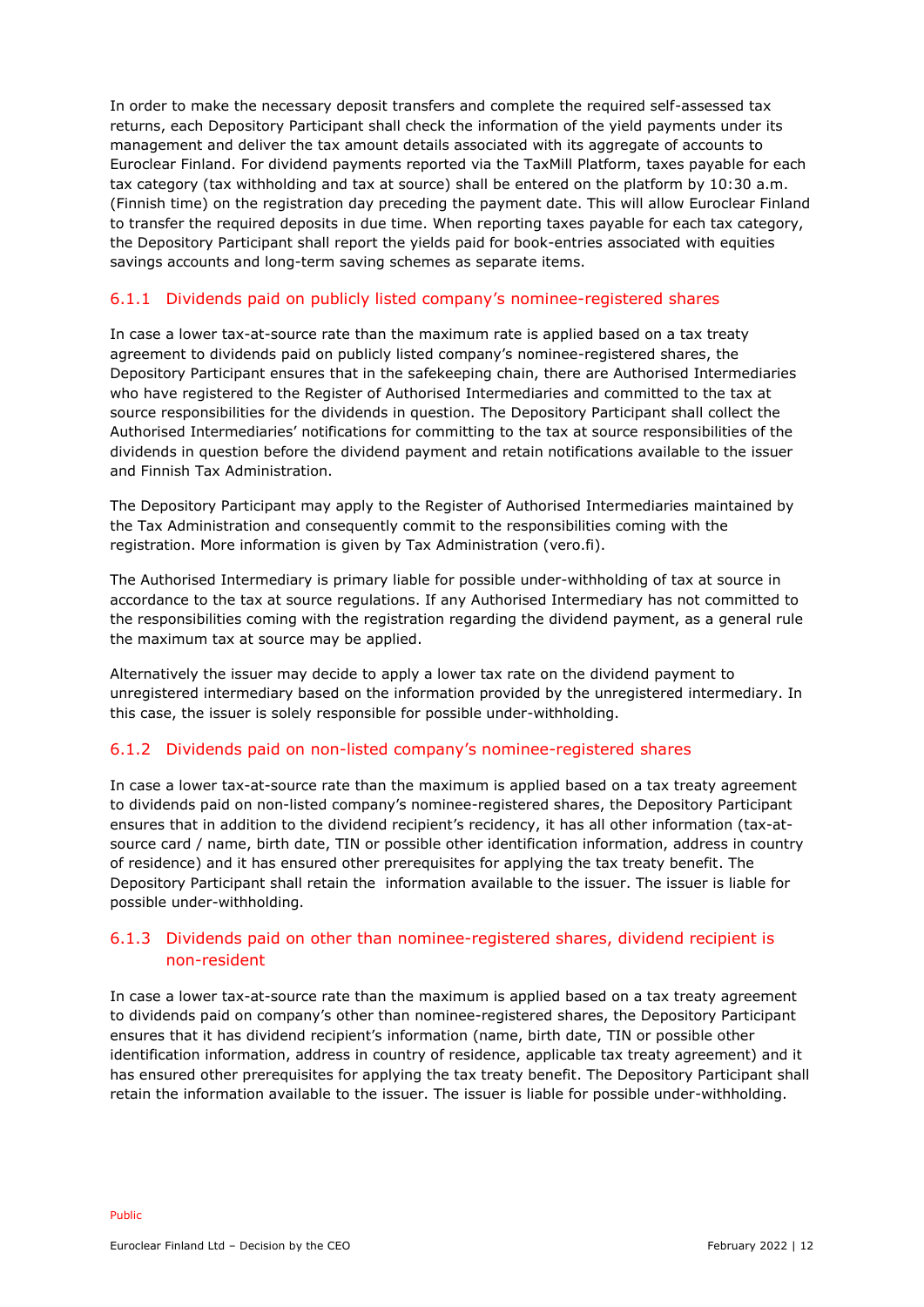### <span id="page-12-0"></span>6.2 Debt-Rated Book-Entries

Depository Participants shall remit taxes withheld on interest to the Tax Administration's bank account as instructed by the Tax Administration. When remitting taxes withheld on interest paid by a domestic issuer, the Depository Participant shall use the MyTax reference of the issuer, which is provided by Euroclear Finland. When paying taxes withheld on interest paid by a non-domestic issuer, the Depository Participant shall use the MyTax reference of the Depository Participant.

### <span id="page-12-1"></span>6.3 Foreign Book-Entries and Depositary Receipts

Depository Participants shall provide Euroclear Finland with a country-specific compilation list for foreign book-entries and depositary receipts within a predetermined timeframe. Euroclear Finland shall forward such lists to the relevant foreign institution or depositary receipt issuer for the purposes of tax withholding abroad. Due to missing or incomplete country-specific compilation lists or on the basis of a valid tax treaty or the practices of a foreign institution, the holders of foreign book-entries or depositary receipts may be subject to the maximum tax rate, for which the recipient may, subject to the relevant regulations and tax treaties, request a refund.

### <span id="page-12-2"></span>6.4 Reporting Yield Payments Using the TaxMill Platform After the Payment Date

During Correction Period II, Depository Participants may make tax corrections to yields, requests for addition and removal notifications on the TaxMill Platform, starting from the payment date and ending on the last registration day of the payment month. Depository Participants shall also use the TaxMill Platform to make any internal tax corrections that have an effect on self-assessed tax returns.

Depository Participants shall record the taxes payable for each tax category concerning interest payment on the TaxMill Platform in the month during which the relevant interest was paid. In order for Euroclear Finland to complete the required self-assessed tax returns, Depository Participants shall check the interest amounts, make required corrections and deliver the associated tax amount details to Euroclear Finland.

Once interest has been paid, Depository Participants may make corrections, additions and removals on the TaxMill Platform in the calendar year during which the interest was paid starting on the fourth registration day of the month following the payment.

After the end of each month, Depository Participants shall reconcile the yields paid for the month and the associated taxes. After the end of each month, Euroclear Finland shall provide Depository Participants with a summary report for reconciling the yields and taxes they have reported using the TaxMill Platform. The Depository Participant shall match this summary report with its own records concerning the number of yield payments made and the sums paid. These accounts shall be reconciled and any required corrections made by the third registration day at 15:00 Finnish time + 2 following the payment month.

After the turn of the year, Depository Participant shall reconcile the yields paid for the previous calendar year and the associated taxes. After the turn of the year, Euroclear Finland shall provide Depository Participants with a summary report for reconciling the yields and taxes they have reported using the TaxMill Platform. The Depository Participant shall match this summary report with its own annual information return materials and recipient-specific details.

Each Depository Participant shall verify, and declare as confirmed, the results of its reconciliation and report any corrections to Euroclear Finland within a timeframe specified by Euroclear Finland. After receiving this information, Euroclear Finland shall deliver the annual information return summary regarding dividend payments to the Tax Administration.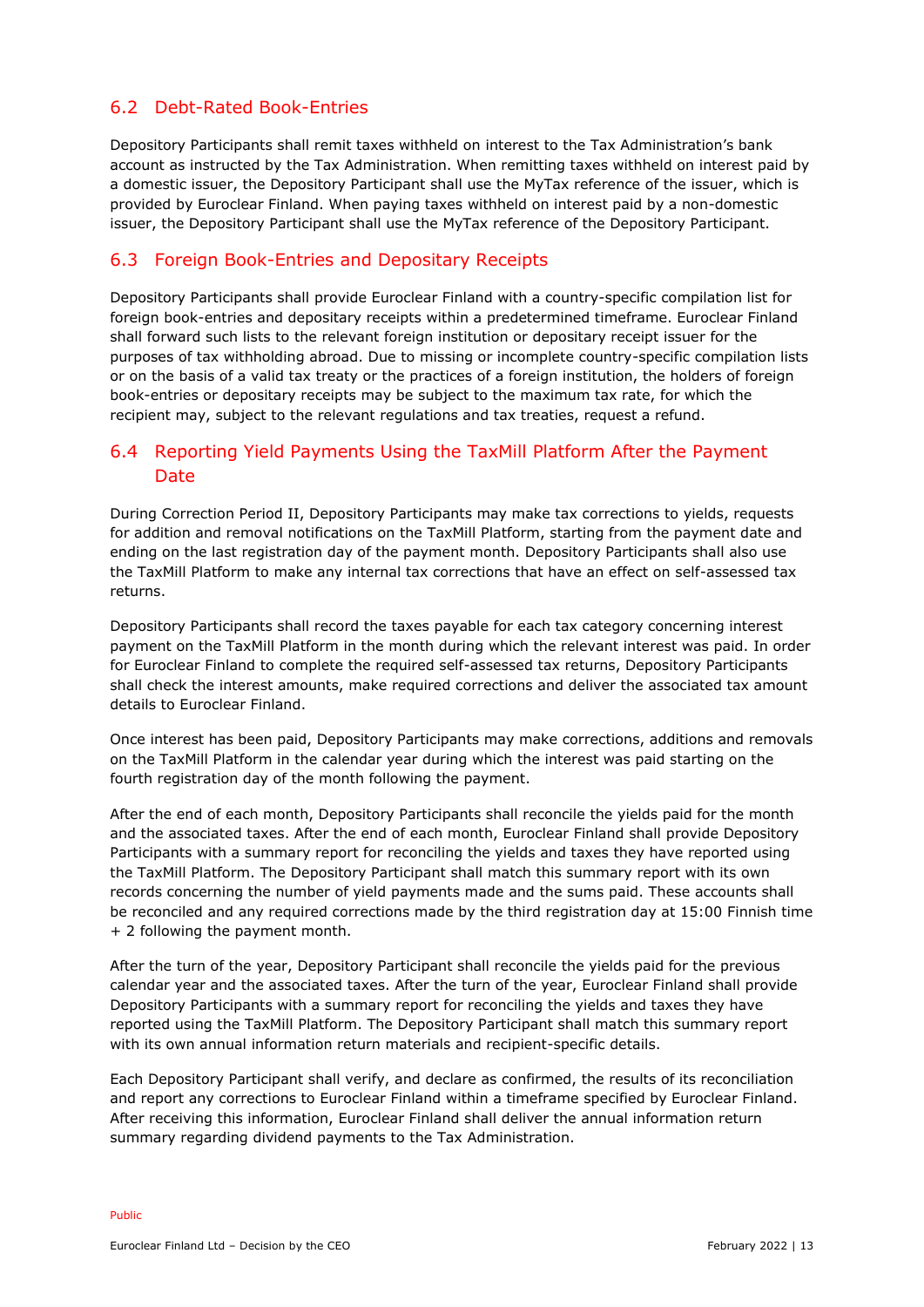Any corrections following the year for which yields were paid shall be made by the Depository Participant as instructed by the Tax Administration outside the TaxMill Platform.

## <span id="page-13-0"></span>7 Issuer's Responsibilities

### <span id="page-13-1"></span>7.1 Equity-Rated Book-Entries

When stipulating record dates, each issuer shall reserve at least a settlement period between the record date and the meeting of the issuer's governing body at which the decision on the yield payment was made. For on-venue share trades completed on the date preceding the record date at least with a settlement period (record date – 2 registration days or earlier) , the entitlement to the associated yield payments shall be transferred to the buyer. This shall not be the case for trades concluded on the registration day preceding the record date or later (ex-date or later).

As soon as the issuer has decided on the yield payment proposal and, where required by the rules of the trading venue, made the proposal public through a stock exchange release, the issuer shall, without delay, provide Euroclear Finland with preliminary information on the yield payment. This notification shall be delivered to Euroclear Finland using an electronic dividend form. The issuer may authorise its Issuer Agent to deliver the details of the yield payment to Infinity.

By sending the notification to Euroclear Finland, the issuer shall concurrently commission both Depository Participants and Euroclear Finland to pay the yields on its behalf in accordance with Euroclear Finland Rules 4.6.10–4.6.19.

The issuer shall deliver to Euroclear Finland or its own Issuer Agent, if the issuer has authorised the Issuer Agent to handle the yield payment, the numbers of the book-entry accounts holding the book-entries that were both issued and held by the issuer and for which yields shall not be paid. This notification shall be delivered by the record date.

The issuer shall be responsible for withholding the tax at source referred to in the Act on Taxation of Non-resident Income and tax witholding referred to in the Prepayment Act as well as remitting and reporting any taxes withheld to the Tax Administration as prescribed in current tax regulations. Intermediary listed to the Register of Authorised Intermediaries maintained by the Tax Administration, is committed to the responsibilities coming with the registration. The Authorised Intermediary closest to the end-investor will provide the beneficial owner details of the dividend recipient to the Tax Administration at the annual reporting according to the Tax Administration's decision and guide.

The issuer shall confirm the details of the yield payment to Euroclear Finland immediately after the meeting of the governing body at which the decision on yield is made.

The issuer shall be responsible for transferring the deposits for equity-rated book-entries to the Depository Participants using the payment instruction provided by Euroclear Finland by 13:00 p.m. (Finnish time) on the registration day preceding the payment date.

If the issuer is unable to provide the Depository Participants with a sufficient deposit for yield payment within the schedule provided herein, the issuer shall immediately notify Euroclear Finland and the Depository Participants thereof. The issuer shall be liable to compensate the Depository Participants and Euroclear Finland for any costs arising from deviating from the agreed schedule.

During Correction Period III, the issuer shall arrange, at least once a month, a transfer of deposits for yield corrections, tax refunds and aftermarket exchanges using the payment instruction provided by Euroclear Finland.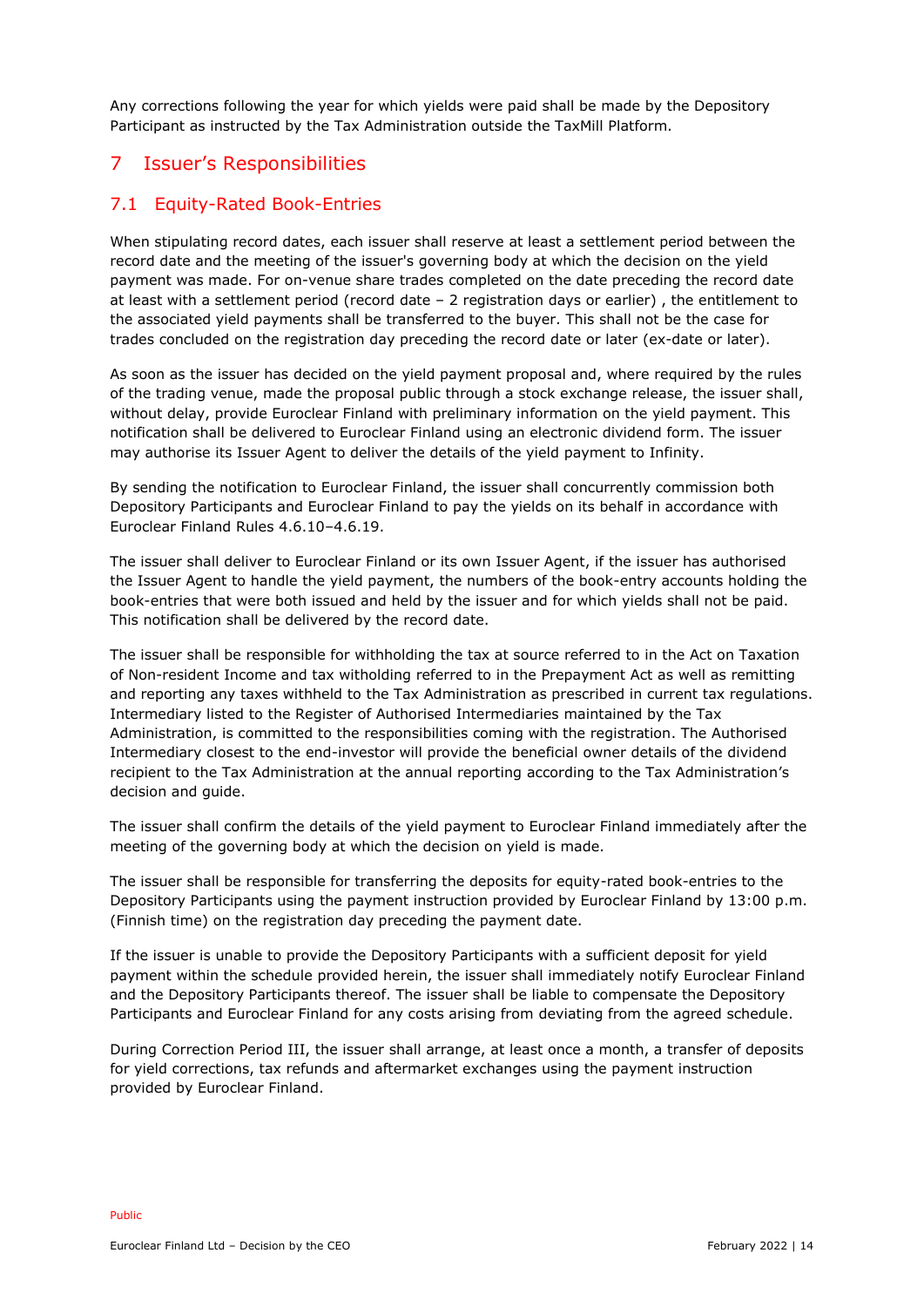### <span id="page-14-0"></span>7.2 Debt-Rated Book-Entries and Warrants

Debt-rated book-entry issuers shall confirm the payment of the yields by 14:00 p.m. (Finnish time) on the record date of interest payment or redemption. The issuer's Issuer Agent shall confirm the details of the yield payment using the Infinity system's GUI.

When issuing warrants, each warrant issuer shall stipulate that their warrant's expiry date is also its exercise date, which is the third registration day after the last trading date of the warrant The record date is the registration day preceding the exercise date on Infinity. The issuer of the warrant shall also report the net value paid against the warrant by 14:00 p.m. (Finnish time) on the record date of net value payment.

The issuer of the warrant shall deliver, to its Issuer Agent, the numbers of the book-entry accounts holding the book-entries that were both issued and held by the issuer and for which yields shall not be paid. This notification shall be delivered by the record date.

The issuer of debt-rated book-entries and warrants shall have the responsibility to transfer the associated deposit payment within a timeframe that allows the payment to be made on Infinity on the payment date as required by Euroclear Finland Rules and its CEO's Decisions.

The issuer shall have the obligation to provide, without delay, its Issuer Agent with any information concerning the terms and conditions of the issuance or changes thereto that have a material impact on the use of the book-entry system or the settlement of payments. The issuer shall be liable to compensate the Depository Participants and Euroclear Finland for any costs arising from deviating from this Decision.

The issuer shall deliver its MyTax reference to Euroclear Finland. Euroclear Finland shall forward the reference through the TaxMill platform to Depository Participants for paying taxes on interest payments.

#### <span id="page-14-1"></span>7.3 Foreign Book-Entries and Depositary Receipts

The issuer of depositary receipts, foreign securities referred to in the Act on Book-Entry System and Clearing Operations or rights associated thereto, shall be responsible for the tax at source procedure potentially concerning foreign securities in the issuer's home state. Furthermore, the issuer shall be responsible for ensuring that payments are made in euros and, where necessary, making the required currency conversion, as well as for reporting to Euroclear Finland the tax at source withheld abroad, if any.

The issuer shall also be responsible for making payments to the correct recipients on the basis of conversions performed between the depositary receipts and foreign securities during payment.

Payments for the underlying foreign securities of depositary receipts or foreign book-entries or rights associated therewith, as referred to in the Act on Book-Entry System and Clearing operations, can be subject to the maximum tax due to a current tax treaty or foreign practice. The recipient may, pursuant to the relevant regulations and tax treaties, request a refund for withheld tax.

### <span id="page-14-2"></span>8 Corrections to Yield Payments

Settlement Members and Depository Participants shall make all corrections to yield payments without delay.

The Issuer Agent together with the relevant Depository Participant shall participate in making corrections to depositary receipt payments where, due to conversions performed between depositary receipts and foreign securities, the payment must be transferred to a recipient prescribed in the terms and conditions of the transaction.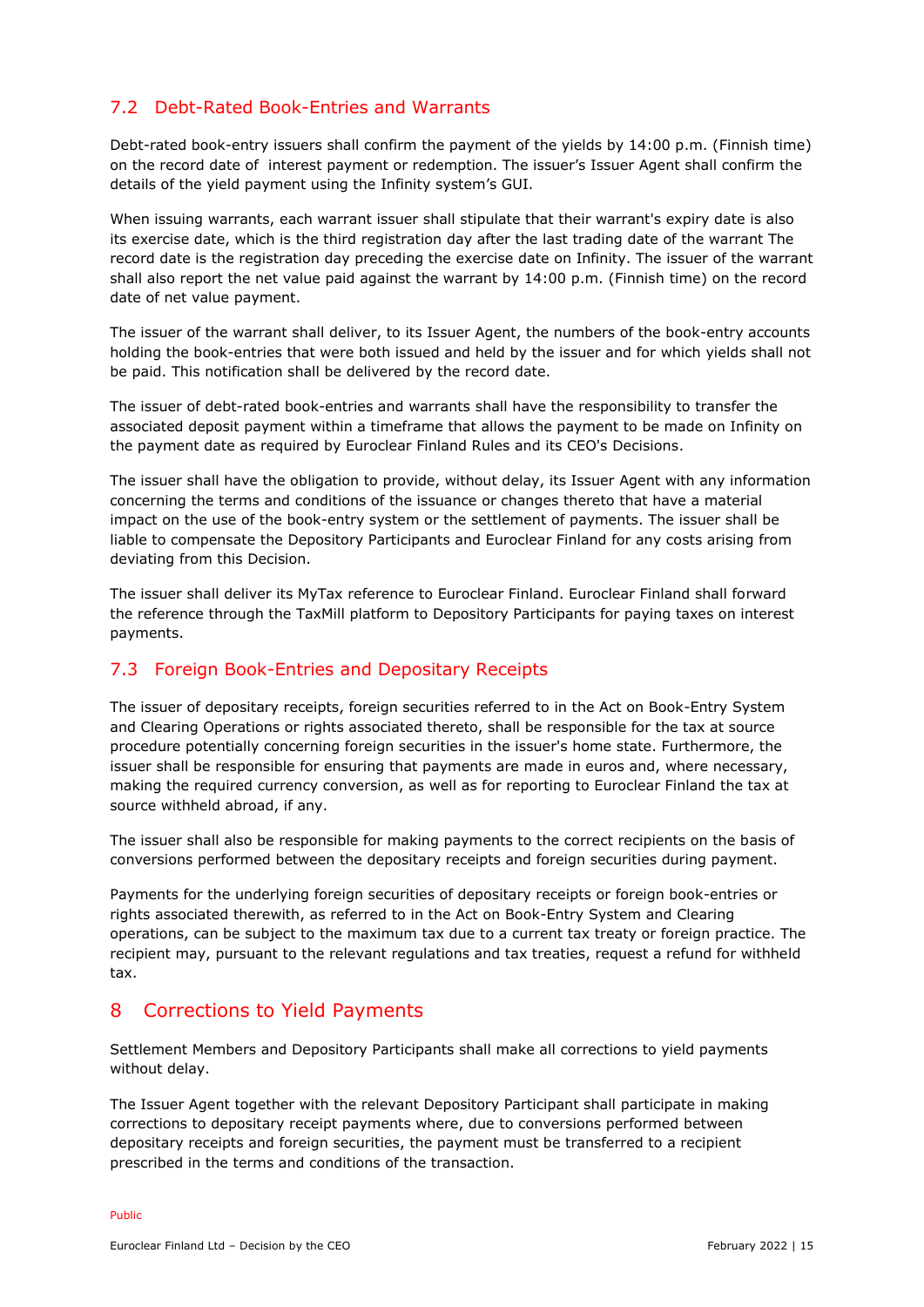#### <span id="page-15-0"></span>8.1 Dividend Payments

Corrections to Dividend Payments During Correction Period I

Each Participant shall undertake to ensure that dividends are paid to the party to whom they belong under the terms and conditions of the trade. Shares transferred as part of a trade or other transaction between Participants shall entitle to dividends, if the original trade date of the transaction precedes the record date at least with a settlement period (record date  $-2$ registration days) and the Participants have not otherwise agreed and this agreement is not separately demonstrated.

The Participants shall pay special attention when approving a postponement of a settlement date of a trade or other transaction past the record date of the dividend payment since Euroclear Finland and Depository Participants will not automatically take into account trade cum dividend. Therefore, the Participants shall immediately deliver any notifications concerning dividend payments on TaxMill. If the settlement date of a trade or other transaction is postponed past the record date, the delivering Participant shall be responsible for making corrections to the dividends in a manner agreed between the participants.

The delivering Participant shall submit any removal notifications to TaxMill. The removal notification form shall be submitted immediately but no later than the day following the record date.

The receiving Participant shall submit its request for addition to TaxMill on behalf of its customer on the day the transaction entitling to dividend is registered on its customer's account.

Corrections to Dividend Payments after Correction Period I

If dividends have been paid to a correct recipient using the payment details in the Book-Entry System, but the payment is incorrect under the terms and conditions of the trade or other transaction, the payment of dividends shall be corrected. In such cases, the delivering Participant shall ensure that a removal concerning the dividends is made to its customer's account and that the customer refunds the dividends he or she has received on incorrect grounds. The Participant representing the recipient shall refund immediately the dividend to the issuer that paid the dividend. The delivering Participant shall send a notification on the removal of the payment of dividends to the recipient's Depository Participant.

Once the trade has been settled, the receiving Participant shall issue, to its customer's Depository Participant, a request for addition relating to the payment of dividend. The Depository Participant shall deliver the request for addition along with the associated tax information via TaxMill to Euroclear Finland, which shall forward it the issuer for payment.

#### <span id="page-15-1"></span>8.2 Monetary Compensation

Monetary compensation shall be handled outside the Book-Entry System.

If incorrectly paid dividends cannot be refunded and the associated yield transaction cancelled, or the dividends have not been paid to the delivering Participant where the delivering Participant has the obligation to transfer shares cum-dividend to the receiving Participant, the delivering Participant shall render, to the receiving Participant, cash compensation for the dividends. The compensation paid in euros shall correspond to the net amount the recipient of the compensation would have received on the basis of its entitlement to dividends. The compensation shall be paid in a single payment.

For the purposes of determining the amount of compensation, the receiving Participant shall report, to the delivering Participant, the tax residence of the monetary compensation recipient as well as other material details concerning his or her taxation. The delivering Participant shall make the necessary corrections, if any, on TaxMill.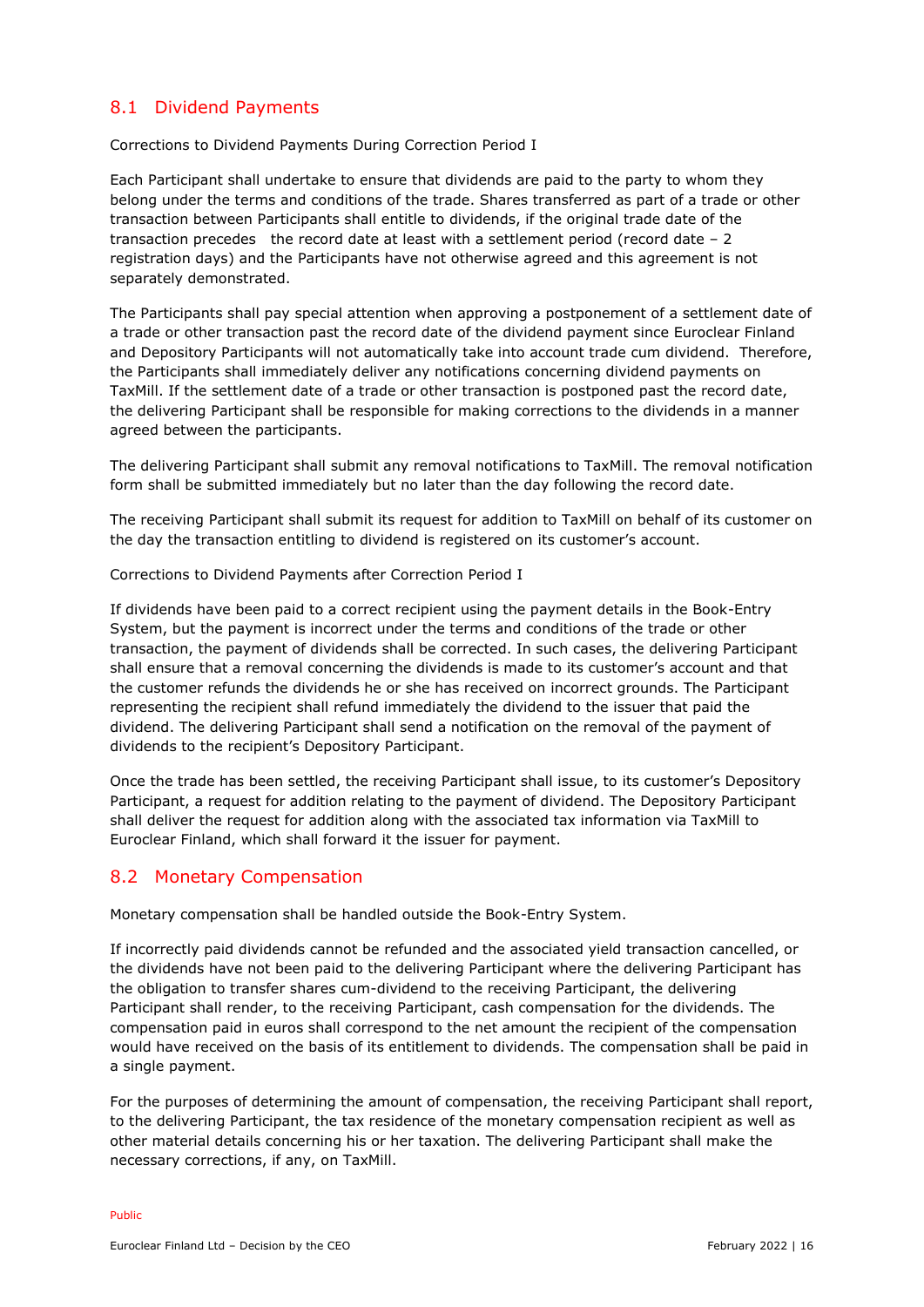### <span id="page-16-0"></span>8.3 Corrections to Other Yield Payments

For interest and capital distribution payments, Infinity will automatically generate market claims based on pending settlement transactions that entitle to distributable yields. Market claims shall be settled independently from the underlying settlement transactions. Participants shall be responsible for the validity of market claims' tax information as well as paying the associated taxes, if any.

For net value payments on warrants and redemptions of debt-rated book-entries, Infinity shall cancel all unsettled settlement transactions on the record date of the payment. Infinity shall automatically generate new settlement instructions for settlement transactions that are pending on the record date as well as separate settlement instructions for net value payments and redemption of debt. Any such yields will be transferred to the recipients entitled to the yields using these settlement instructions.

### <span id="page-16-1"></span>9 Payments in Foreign Currency

This part of the Decision shall apply to redemption, amortisation or interest payments made in a currency other than the euro where Euroclear Finland's CEO has, in connection with the issuance of the book-entry, approved the use of a currency other than euro in yield payments.

The general yield payment schedule specified in this Decision shall apply to any such interest, amortization and redemption payment of book-entries being issued.

#### <span id="page-16-2"></span>9.1 Banks and Currencies Approved for Payment Transfer

The issuer shall, in good time before the issuance, consult with Euroclear Finland, its own Issuer Agent and a payment-transfer bank, on a foreign currency payment instruction for transferring payments to Depository Participants who have holdings in their custody entitling to such payment.

The payment-transfer bank can be either a central bank or an Infinity Participant that has a deposit bank license or a corresponding foreign license and that has been approved by Euroclear Finland to transfer foreign currency payments concerning book-entries.

As a part of the issuance permission for each class of book-entries denominated in a foreign currency, Euroclear Finland's CEO shall, on the request of the issuer, approve a payment-transfer bank for the required payment transactions. If the permit concerns continuous issuances of bookentries denominated in a foreign currency, the CEO shall correspondingly approve payment through the relevant payment-transfer bank in all issues included in the scope of the permit.

Issuers shall make payments only in the foreign currencies specified below:

USD, SEK, NOK, CHF, GBP, JPY, DKK or CAD.

### <span id="page-16-3"></span>9.2 Responsibilities of the Issuer, the Issuer Agent and the Payment-Transfer Bank

Yields payable in a foreign currency shall be calculated on Infinity, whereas the associated payment transfers shall be performed outside of Infinity. Before submitting an issuance application for a book-entry denominated in a foreign currency, the issuer shall agree with its Issuer Agent and the payment-transfer bank on how the payments concerning the relevant class of book-entry shall be handled.

The Issuer Agent shall perform the associated foreign-currency payments in accordance with a predetermined payment plan and schedule.

When creating book-entry on Infinity, the Issuer Agent shall associate the book-entry with an internal cash account dedicated for corporate actions and denominated in the relevant currency.

Public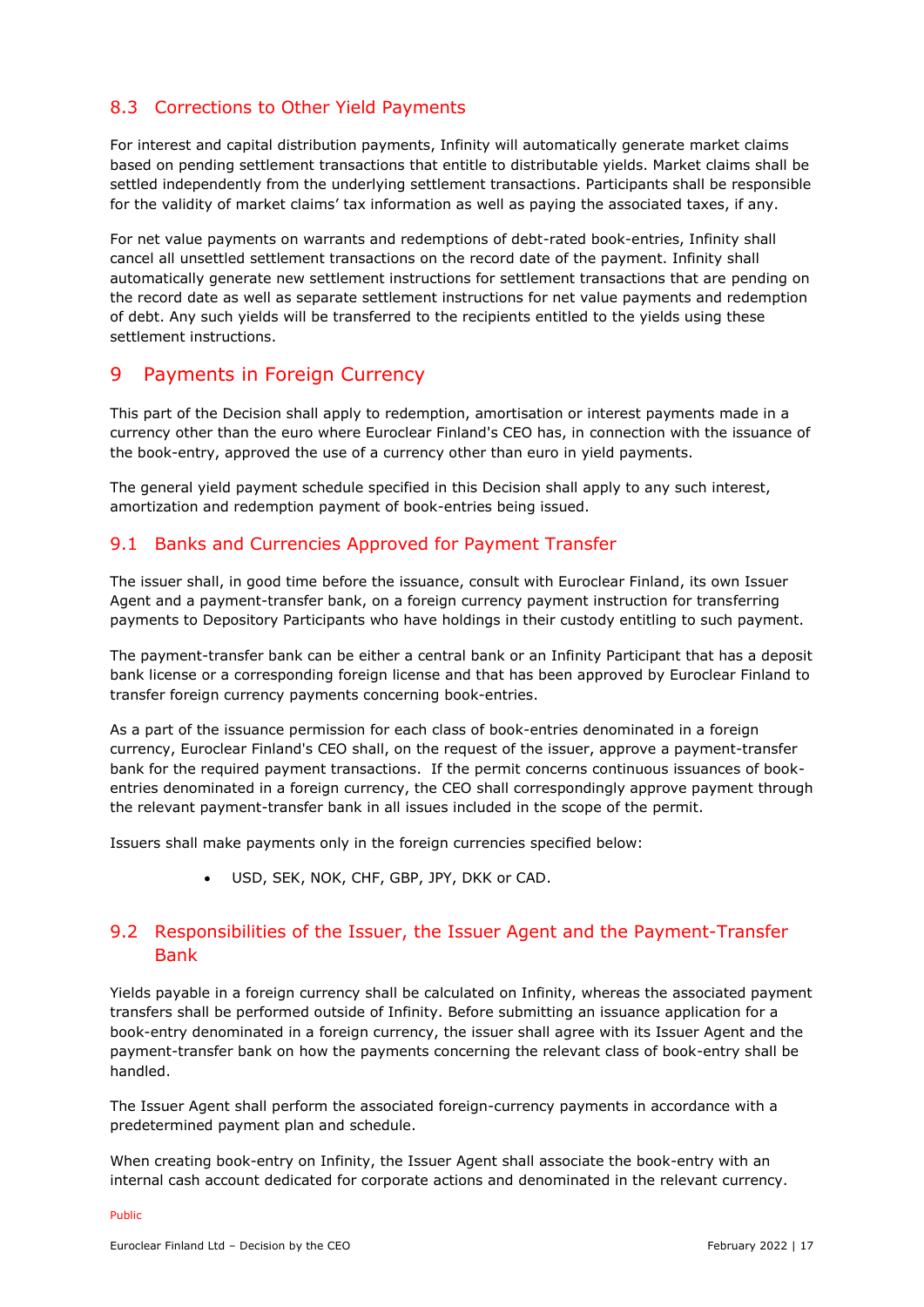The issuer shall ensure that it delivers the required payments to the payment-transfer bank in accordance with the payment plan. The issuer shall ensure that the payment-transfer bank has the amount of currency required for the interest payment, amortisation or redemption, allowing the bank to make the payment to the receiving Depository Participants on the payment date and following the general schedule for yield payments.

The Issuer Agent shall provide Euroclear Finland with a payment confirmation of any such payment made to receiving Participants.

The Issuer Agent shall be responsible for updating the corporate action information on Infinity immediately after the payment has been settled.

#### <span id="page-17-0"></span>9.3 Euroclear Finland Responsibilities and Schedules

When processing permissions for issuance application, Euroclear Finland shall approve the payment transfer methods associated with the issuance.

Euroclear Finland shall create the corporate action either automatically on Infinity based on the details of the book-entry class or approve the corporate action manually after it has been set up by the Issuer Agent. Euroclear Finland shall calculate the entitlements as well as the yields payable based on the information available on the record date. If the corporate action is an amortisation or redemption, Euroclear Finland shall also create the necessary settlement instructions. Information on eligible holders for the payment shall be made available to the Depository Participant on Infinity no later than the morning of the payment date.

Euroclear Finland shall instruct the Issuer Agent to pay those Depository Participants who are currently holding book-entries in their custody entitling to the payment.

#### <span id="page-17-1"></span>9.4 Depository Participants' Responsibilities

Foreign currency payments shall be made to a bank account specified by the Depository Participants.

Depository Participants shall be responsible for forwarding payments received from the paymenttransfer bank to those entitled thereto in accordance with the information recorded in the bookentry accounts.